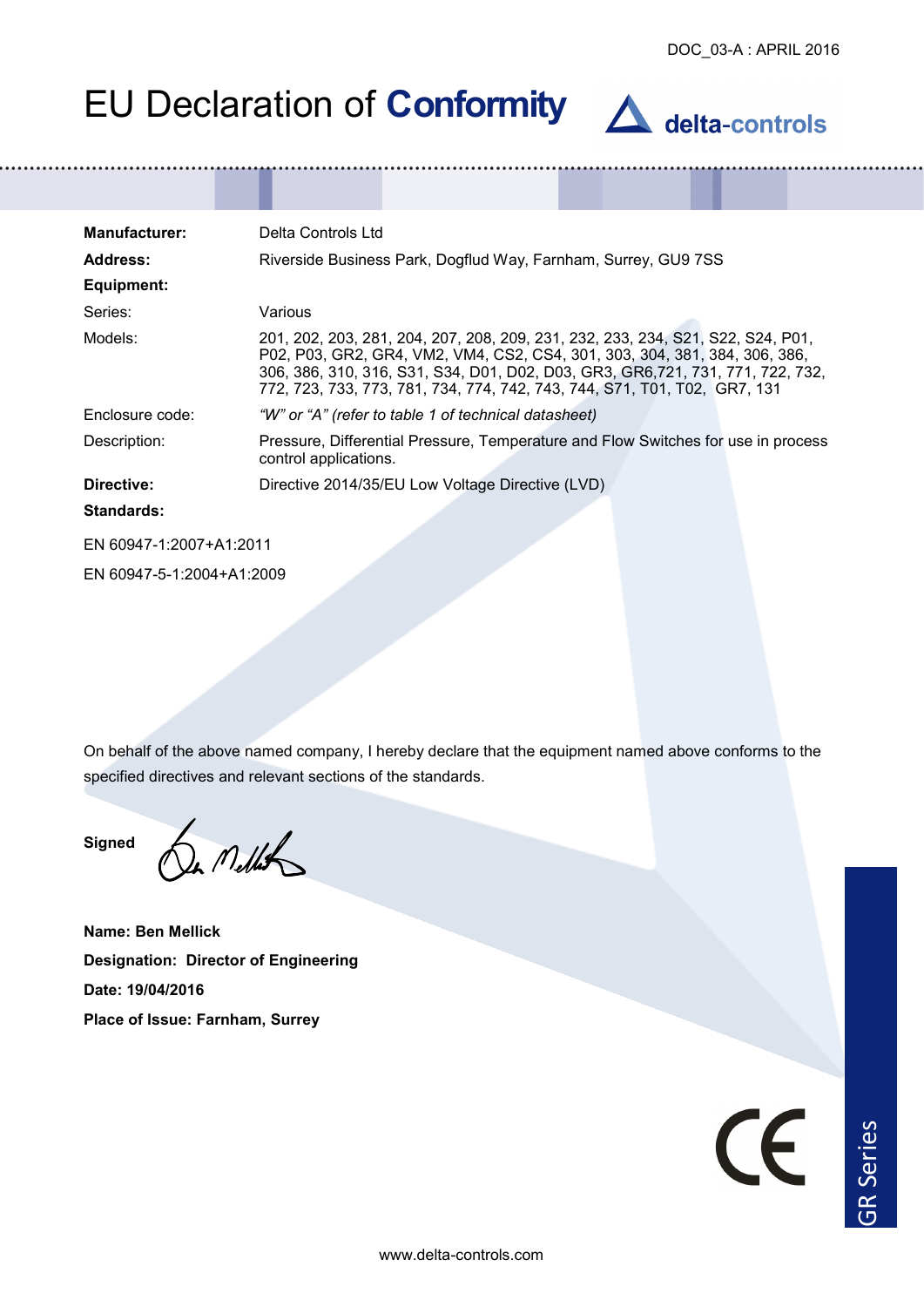### **Manufacturer:** Delta Controls Ltd **Address:** Riverside Business Park, Dogflud Way, Farnham, Surrey, GU9 7SS **Equipment:** Series: Compact Models: GR2/4, GR3/6, GR7 Enclosure code: *"H" or "R" (refer to table 1 of technical datasheet)* Description: Pressure, Differential Pressure and Temperature Switches for use in process control applications. **Directive:** *Directive 2014/34/EU*

### **Provisions of the Directive fulfilled by the Equipment:**

II 2 G Exd IIC T6 (Tamb  $-40^{\circ}$ C to + 65 $^{\circ}$ C), or

Exd IIC T4 (Tamb  $-40^{\circ}$ C to + 85 $^{\circ}$ C)

### **Notified Body for EC-Type Examination:**

SGS Baseefa Ltd, Buxton, UK Notified Body No 1180

#### **Notified Body for production:**

SGS Baseefa Ltd, Buxton, UK Notified Body No 1180

### **EC Type Examination Certificate**

BASEEFA02ATEX0214X

### **Standards:**

EN 60079-0:2012 + A11:2013\* EN 60079-1:2007\*

*\* Certification is based on earlier editions of these standards however the products to which this declaration of conformity applies are not in the scope of the changes listed in Annex ZY and hence conform to the new edition of these standards.*

On behalf of the above named company, I hereby declare that the equipment named above conforms to the specified directives and relevant sections of the standards.

**Signed**

In Mellits

**Name: Ben Mellick Designation: Director of Engineering Date: 19/04/2016 Place of Issue: Farnham, Surrey** 

 $\overline{\phantom{a}}$ 

R Series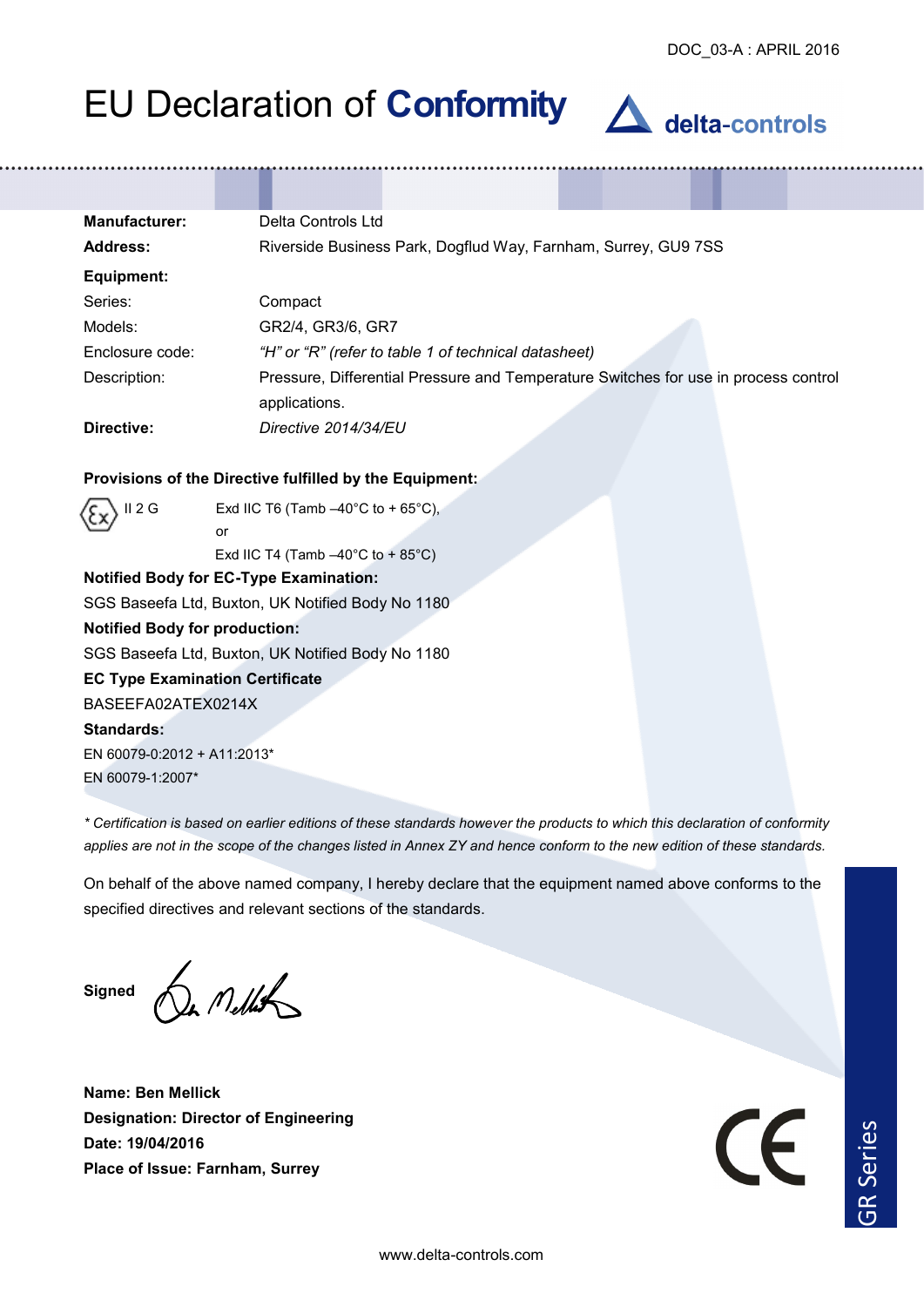| <b>Manufacturer:</b> | Delta Controls Ltd                                                                                   |
|----------------------|------------------------------------------------------------------------------------------------------|
| Address:             | Riverside Business Park, Dogflud Way, Farnham, Surrey, GU9 7SS                                       |
| Equipment:           |                                                                                                      |
| Series:              | Compact                                                                                              |
| Models:              | GR2/4, GR3/6, GR7                                                                                    |
| Enclosure code:      | "4" or "5" (refer to table 1 of technical datasheet)                                                 |
| Description:         | Pressure, Differential Pressure and Temperature Switches for use in process control<br>applications. |
| Directive:           | Directive 2014/34/EU                                                                                 |

#### **Provisions of the Directive fulfilled by the Equipment:**



II 1GD Ex ia IIC T6 Ga Ex ia IIIC T85°C Da IP6x (-40°C ≤ Tamb ≤ + 60°C) or

Ex ia IIC T4 Ga Ex ia IIIC T135°C Da IP6x (-40°C ≤ Tamb ≤ + 85°C)

### **Notified Body for EC-Type Examination:**

SGS Baseefa Ltd, Buxton, UK Notified Body No 1180

#### **Notified Body for production:**

SGS Baseefa Ltd, Buxton, UK Notified Body No 1180

#### **EC Type Examination Certificate**

BASEEFA06ATEX0091X

#### **Standards:**

EN 60079-0:2012 + A11:2013\*

EN 60079-11:2007

EN 60079-26:2004

EN 61241-0:2006

EN 61241-11:2006

*\* Certification is based on EN 60079-0:2009 however the products to which this declaration of conformity applies are not in the scope of the changes listed in Annex ZY and hence also conform to the new edition of this standard.*

On behalf of the above named company, I hereby declare that the equipment named above conforms to the specified directives and relevant sections of the standards.

**Signed** 

 $n$  Mellit

**Name: Ben Mellick Designation: Director of Engineering Date: 19/04/2016 Place of Issue: Farnham, Surrey** 

 $\epsilon$ 

R Series